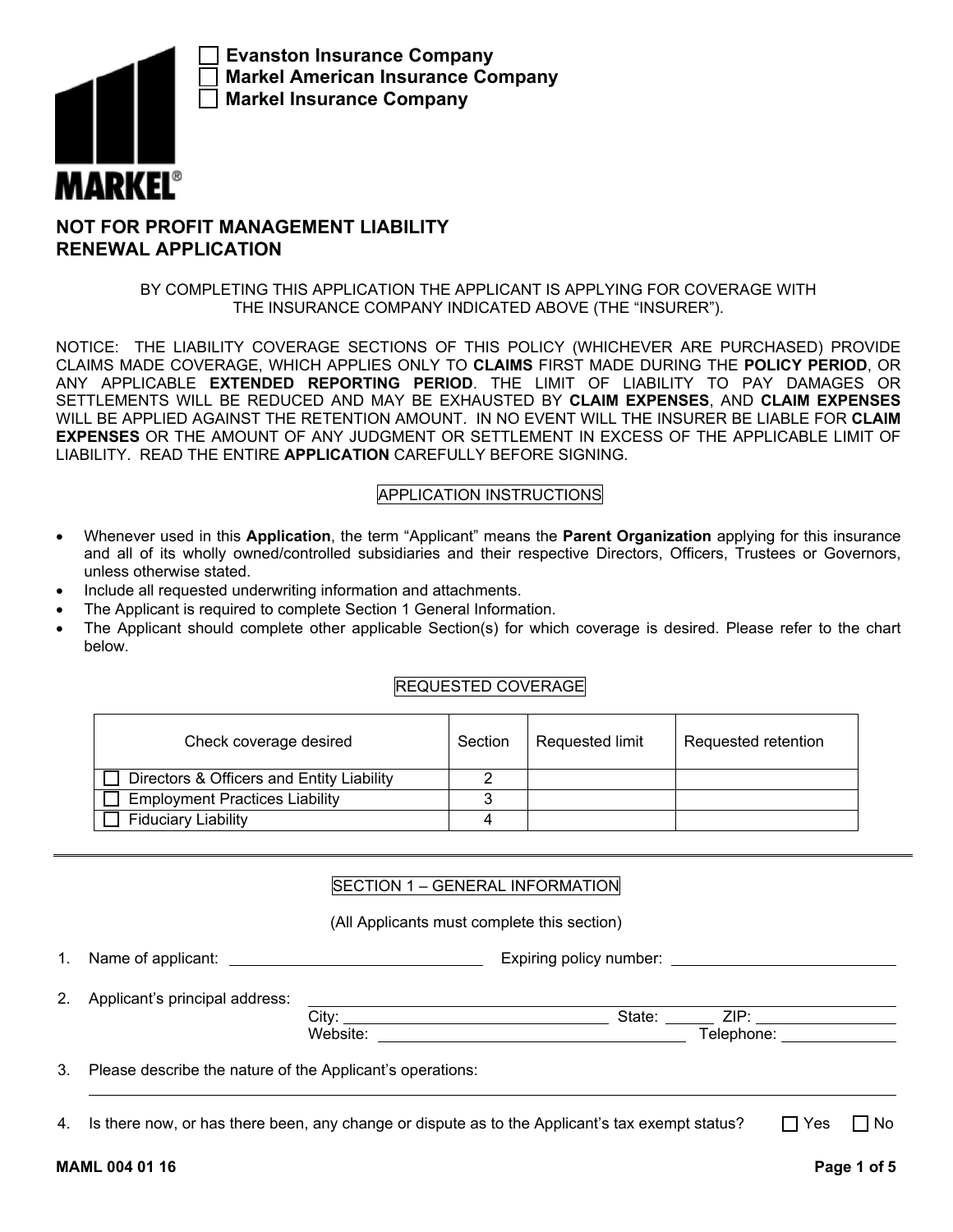- 5. Primary SIC code:
- 6. Date established: State of incorporation:
- 7. Does the Applicant have any new subsidiaries for which coverage is requested?  $\Box$  Yes  $\Box$  No If "Yes", please attach a list of these entities with ownership, tax status and indicate nature of business for each.
- 8. Financial information:

| (YEAR/MONTH                    |                      | <b>BASED ON FINANCIAL DATA AS OF:</b>                                                         |
|--------------------------------|----------------------|-----------------------------------------------------------------------------------------------|
|                                |                      | Total assets:                                                                                 |
|                                |                      | Net assets / Fund balance:                                                                    |
|                                |                      | Total restricted net assets:                                                                  |
|                                |                      | Annual revenue:                                                                               |
| If No, attach an explanation.  | No.<br>Yes           | Compliance with all debt covenants:                                                           |
|                                | No<br>Yes            | Do current assets exceed current liabilities:                                                 |
| If Yes, attach an explanation. | Yes $\Box$ No        | Will more than 50% of the total long-term<br>liabilities mature within the next<br>18 months? |
| If Yes, attach an explanation. | $\Box$ Yes $\Box$ No | Is a reduction in funding anticipated within the<br>next 18 months?                           |
|                                |                      |                                                                                               |

9. In the next 18 months (or in the past 18 months) is the Applicant contemplating or has the Applicant completed or been in the process of completing any actual or proposed merger, acquisition, divestment or consolidation of another entity? If "Yes", attach an explanation.  $\Box$  Yes  $\Box$  No

## SECTION 2 – DIRECTORS AND OFFICERS

(Complete this section only if Directors & Officers coverage is desired.)

- 1. In the next 18 months or during the past 18 months, is the Applicant contemplating or has the Applicant completed or been in the process of completing:
	- a. Any changes in tax exempt status?  $\Box$  Yes  $\Box$  Yes  $\Box$  No
	- b. Any changes in the Board of Directors or senior management?  $\Box$  Yes  $\Box$  No
	- c. Any public or private offering of debt or equity securities?  $\Box$  Yes  $\Box$  Yes  $\Box$  No

If "Yes" to any part of Question 1, attach a detailed explanation.

2. Does the Applicant direct or request any individual to serve as director, officer, governor or trustee  $\Box$  Yes  $\Box$  No of any other entity? If "Yes", attach an explanation.

### SECTION 3 - EMPLOYMENT PRACTICES INFORMATION

(Complete this section only if Employment Practices Liability coverage is desired.)

1. Employee count:

| amaatia<br>Domestic |  |
|---------------------|--|
| Foreian             |  |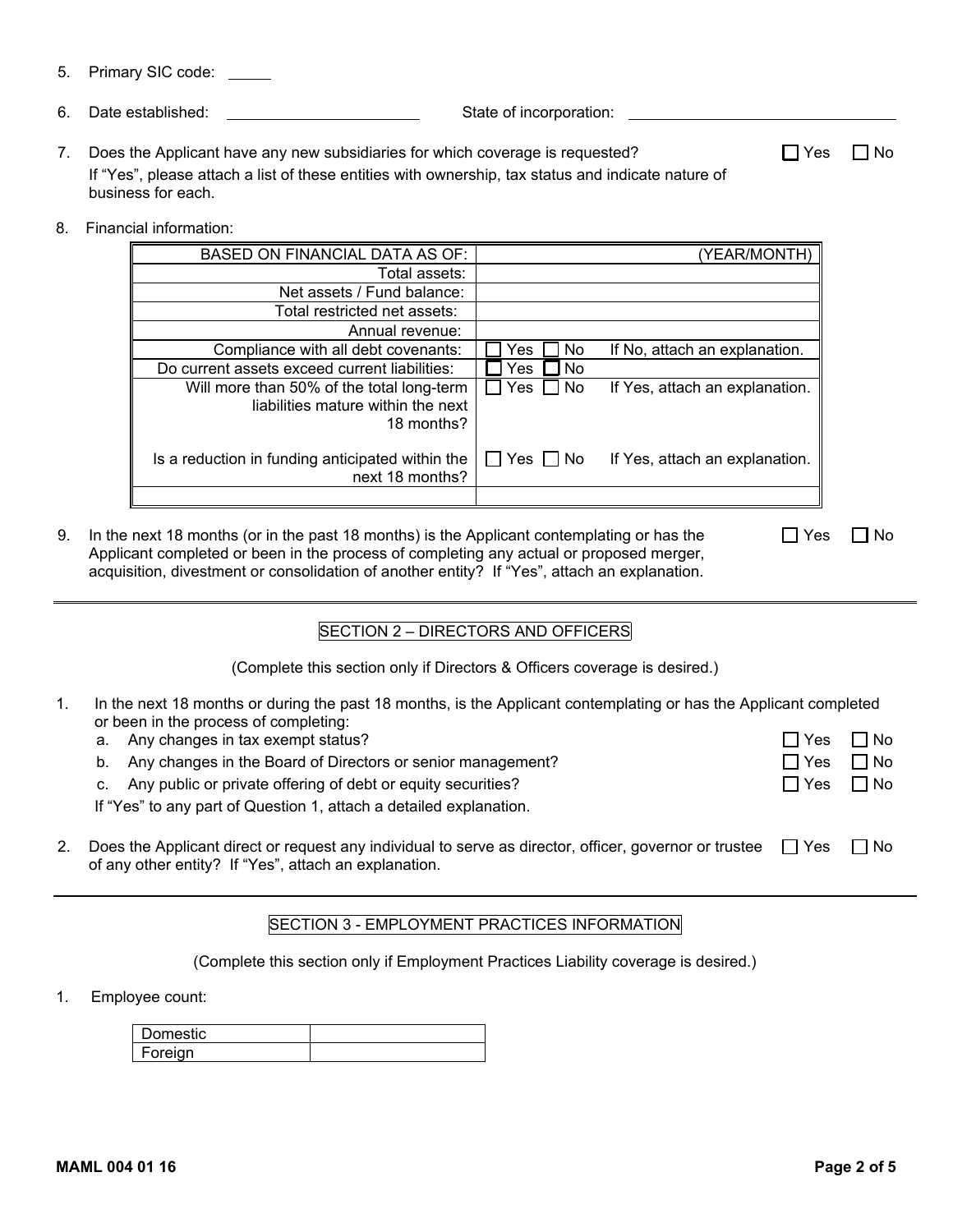### 2. Domestic employee breakdown:

| <b>State</b> | Full time | Part time/Temp/<br>Seasonal | Independent<br>contractors | Volunteers/<br>Interns |
|--------------|-----------|-----------------------------|----------------------------|------------------------|
|              |           |                             |                            |                        |
|              |           |                             |                            |                        |
|              |           |                             |                            |                        |
|              |           |                             |                            |                        |
|              |           |                             |                            |                        |
|              |           |                             |                            |                        |
|              |           |                             |                            |                        |
|              |           |                             |                            |                        |
|              |           |                             |                            |                        |
|              |           |                             |                            |                        |

If more room is needed, please include via attachment.

3. Turnover for the last three years:

| <b>Year</b> | Total employees | Percentage |  |
|-------------|-----------------|------------|--|
|             |                 |            |  |
|             |                 |            |  |
|             |                 |            |  |

4. During the past year, has the Applicant updated or modified its employment practices manual or its human resources policies, procedures or department? If "Yes", attach a description of the changes and copies of the updated materials.  $\Box$  Yes  $\Box$  No

| 5. |    | Is any reduction of employees or change of status anticipated or being contemplated in the next<br>18 months or has any such reduction or change occurred in the past 18 months? | Yes        | No.       |
|----|----|----------------------------------------------------------------------------------------------------------------------------------------------------------------------------------|------------|-----------|
|    |    | If "Yes", please answer the following:                                                                                                                                           |            |           |
|    | а. | What percentage of employees will be affected?                                                                                                                                   |            | %         |
|    | b. | Will outside counsel be utilized?                                                                                                                                                | l Yes      | □ No      |
|    | C. | Will severance be offered to all affected employees?                                                                                                                             | $\Box$ Yes | $\Box$ No |
|    | d. | Are procedures in place to assist affected employees find work?                                                                                                                  | l Yes      | $\Box$ No |
|    |    | e. Will affected employees be required to sign release statements?                                                                                                               | l Yes      | $\Box$ No |
| 6. |    | Total percentage of current emplovees with annual compensation greater than $\$100.000$ :                                                                                        |            | $\%$      |

# SECTION 4 – FIDUCIARY LIABILITY

(Complete this section only if Fiduciary Liability coverage is desired.)

1. Plan summary:

| Plan name | Plan type | Year<br>established | Plan assets<br>(current year) | Plan<br>participants | Multi or Multiple<br>employer plan<br>(Yes/No) | Plan<br>funding<br>percent<br>(DB Only) |
|-----------|-----------|---------------------|-------------------------------|----------------------|------------------------------------------------|-----------------------------------------|
|           |           |                     |                               |                      |                                                |                                         |
|           |           |                     |                               |                      |                                                |                                         |

Types of plans: Defined Contribution Plan = DC Employee Stock Ownership Plan = ESOP

Defined Benefit Plan = DB

2. If any plan for which coverage is requested holds or invests in securities of the Applicant, please provide details, including name of plan, number of shares held and most recent share value. If no such plan, check here:  $\Box$  None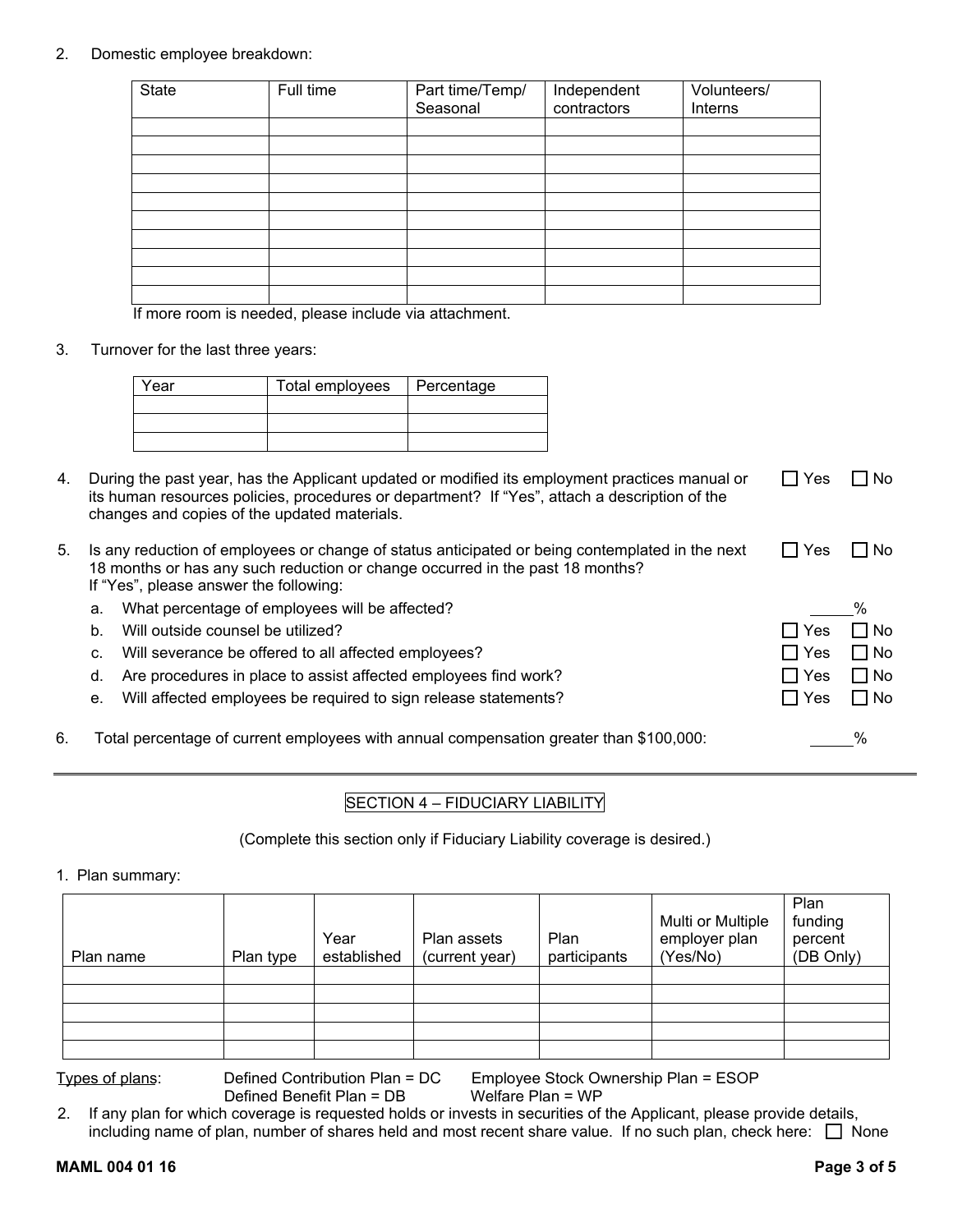| 3. Are all plans in compliance with plan agreements or ERISA? |
|---------------------------------------------------------------|
| If "No", please describe:                                     |
|                                                               |

4. Has any amendment to any plan been made or contemplated within the past two (2) years, or is any amendment now contemplated, which has resulted or might result in any reduction of benefits including, but not limited to an increase in participant's share of cost? If "Yes", please attach details. If there have been any amendments, please attach copies.  $\Box$  Yes  $\Box$  No

# SECTION 5 – MATERIAL CHANGE

MATERIAL CHANGE: The Undersigned declares that if there is any material change in the answers to the questions in this **Application**, or any occurrence or event that takes place prior to the effective date of the insurance for which **Application** is being made which may render inaccurate, untrue, or incomplete any statement made, the Applicant must immediately notify the Insurer in writing. The Insurer may withdraw or modify any outstanding quotations and/or authorization or agreement to bind the insurance.

**Fair Credit Report Act Notice:** PERSONAL INFORMATION ABOUT THE APPLICANT, INCLUDING INFORMATION FROM A CREDIT OR OTHER INVESTIGATIVE REPORT, MAY BE COLLECTED FROM PERSONS OTHER THAN THE APPLICANT IN CONNECTION WITH THIS APPLICATION FOR INSURANCE AND SUBSEQUENT AMENDMENTS AND RENEWALS. SUCH INFORMATION AS WELL AS OTHER PERSONAL AND PRIVILEGED INFORMATION COLLECTED BY THE INSURER OR THE INSURER'S AGENTS MAY IN CERTAIN CIRCUMSTANCES BE DISCLOSED TO THIRD PARTIES WITHOUT THE APPLICANT'S AUTHORIZATION. CREDIT SCORING INFORMATION MAY BE USED TO HELP DETERMINE EITHER THE APPLICANT'S ELIGIBILITY FOR INSURANCE OR THE PREMIUM THE APPLICANT WILL BE CHARGED. THE INSURER MAY USE A THIRD PARTY IN CONNECTION WITH THE DEVELOPMENT OF THE APPLICANT'S SCORE. THE APPLICANT HAS THE RIGHT TO REVIEW THE APPLICANT'S PERSONAL INFORMATION IN THE INSURER'S FILES AND CAN REQUEST CORRECTION OF ANY INACCURACIES. A MORE DETAILED DESCRIPTION OF THE APPLICANT'S RIGHTS AND THE INSURER'S PRACTICES REGARDING SUCH INFORMATION IS AVAILABLE UPON REQUEST. CONTACT THE APPLICANT'S AGENT OR BROKER FOR INSTRUCTIONS ON HOW TO SUBMIT A REQUEST TO THE INSURER.

**Fraud Warning:** ANY PERSON WHO KNOWINGLY AND WITH INTENT TO DEFRAUD ANY INSURANCE COMPANY OR ANOTHER PERSON FILES AN APPLICATION FOR INSURANCE OR STATEMENT OF CLAIM CONTAINING ANY MATERIALLY FALSE INFORMATION, OR CONCEALS FOR THE PURPOSE OF MISLEADING INFORMATION CONCERNING ANY FACT MATERIAL THERETO, COMMITS A FRAUDULENT INSURANCE ACT, WHICH IS A CRIME AND SUBJECTS THE PERSON TO CRIMINAL AND [NY: SUBSTANTIAL] CIVIL PENALTIES. (NOT APPLICABLE IN CO, DC, FL, HI, MA, NE, OH, OK, OR, VT OR WA) (INSURANCE BENEFITS MAY ALSO BE DENIED IN LA, ME, TN, AND VA.)

**FOR INSUREDS LOCATED IN Arkansas, Missouri, Nebraska, New York, Rhode Island, PLEASE READ AND SIGN THE FOLLOWING NOTICE REGARDING CLAIM EXPENSES WITHIN LIMITS:** Please be advised that unlike most liability insurance policies in which payment of **Claim Expenses** does not reduce the policy limits, this policy contains **Claim Expenses** within the limits. The provision includes the Insurer's costs for providing legal defense against a **Claim** along with any **Claim** settlement amount within the stated policy limits.

Once the policy limit is reached, it is the Insured's responsibility to pay any further amounts for **Claim Expenses** or for any damages that may be awarded, except that the Insurer will pay damages for statutorily required liability insurance to the limit required by law.

The undersigned represents that to the best of his/her knowledge and belief the statements set forth in this **Application** and in any attachments herein are true and complete. The Insurer is hereby authorized to make any investigation and inquiry in connection with the information, statements and disclosures provided in this **Application**. The signing of this **Application** does not bind the Undersigned to purchase the insurance, nor does the review of this **Application** bind the Insurer to issue a policy. It is agreed that this **Application** shall be the basis of the contract should a policy be issued. This **Application** will be attached and become a part of the policy.

This **Application** must be signed by the president, chief executive officer, chief operating officer, chief financial officer or in-house general counsel of the **Parent Organization** acting as the authorized representative of the person(s) and entity(ies) proposed for this insurance.

Date Signature Signature Title

Name (please print)

 $\Box$  Yes  $\Box$  No